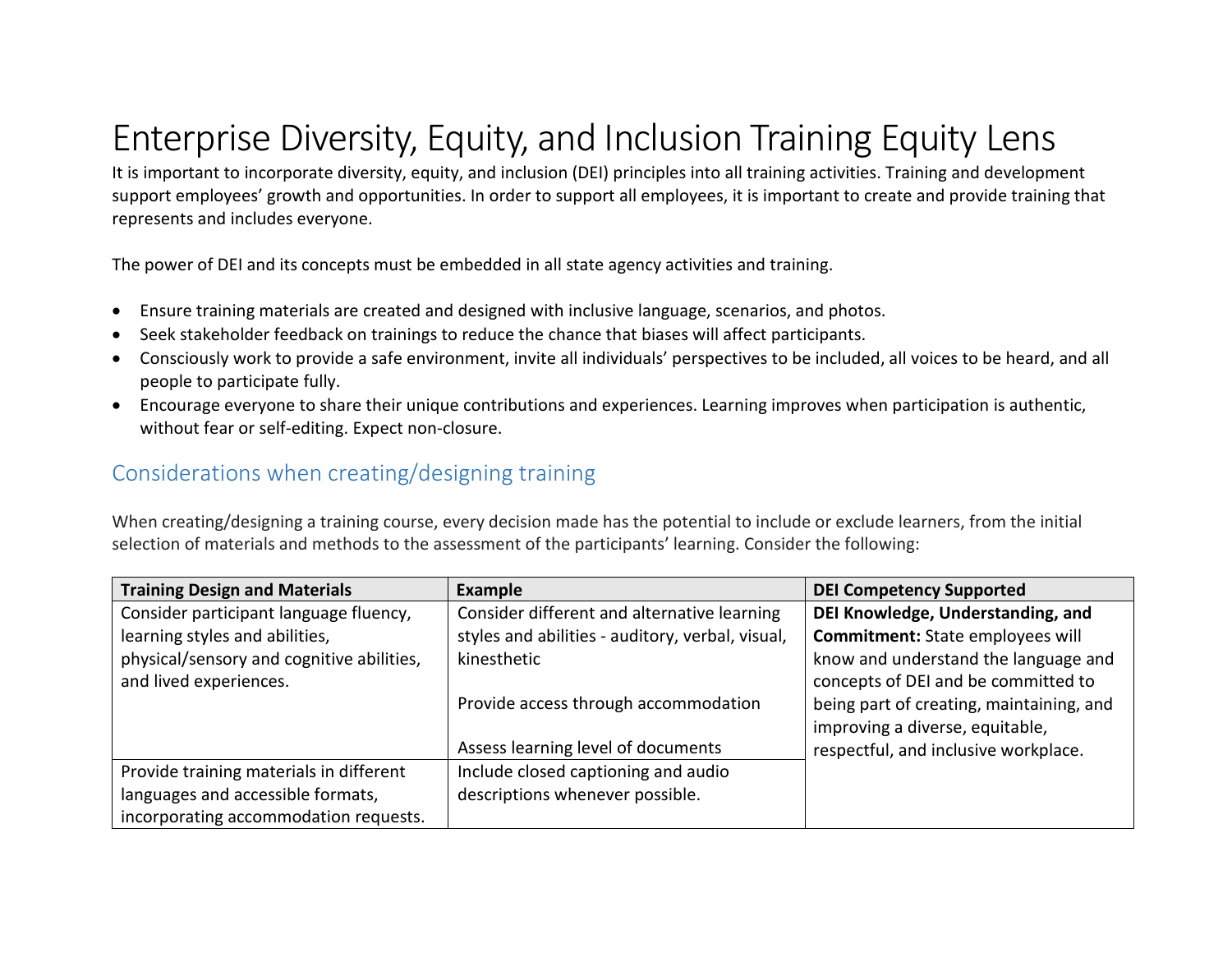| <b>Training Design and Materials</b>       | <b>Example</b>                                | <b>DEI Competency Supported</b>                   |
|--------------------------------------------|-----------------------------------------------|---------------------------------------------------|
|                                            | Consider the color choices for marking pens   | <b>Inclusive Excellence &amp; Allyship: State</b> |
|                                            | to ensure readability and access for          | employees will demonstrate that all               |
|                                            | participants who have low vision or are       | people are valued and engaged as                  |
|                                            | partially sighted (high-contrast; black/white | members of the group, team,                       |
|                                            | or blue/black/white, etc.).                   | organization, or community through                |
|                                            |                                               | equitable, inclusive and respectful               |
|                                            | Use a clear and legible font large enough to  | behavior.                                         |
|                                            | be read easily from all parts of the room.    |                                                   |
|                                            | Consider providing handouts electronically    |                                                   |
|                                            | in addition to printed copies.                |                                                   |
|                                            |                                               |                                                   |
|                                            | <b>Creating Accessible Documents</b>          |                                                   |
|                                            | <b>Braille Translations Resource</b>          |                                                   |
|                                            | Ogden Resource Center                         |                                                   |
|                                            | 2310 East 13th Street                         |                                                   |
|                                            | Vancouver, WA 98661                           |                                                   |
|                                            | Phone: 360-947-3344<br>Fax: 360-737-2120      |                                                   |
|                                            | Email: braille@wssb.wa.gov                    |                                                   |
|                                            |                                               |                                                   |
| Create curriculum that allows participants | Consider breaking the learning into "blocks"  |                                                   |
| to learn and engage at their own pace.     | with adequate break times to permit           |                                                   |
|                                            | participants time to process new              |                                                   |
|                                            | information.                                  |                                                   |
|                                            | Provide materials/visuals in advance or       |                                                   |
|                                            | following the training so participants can    |                                                   |
|                                            |                                               |                                                   |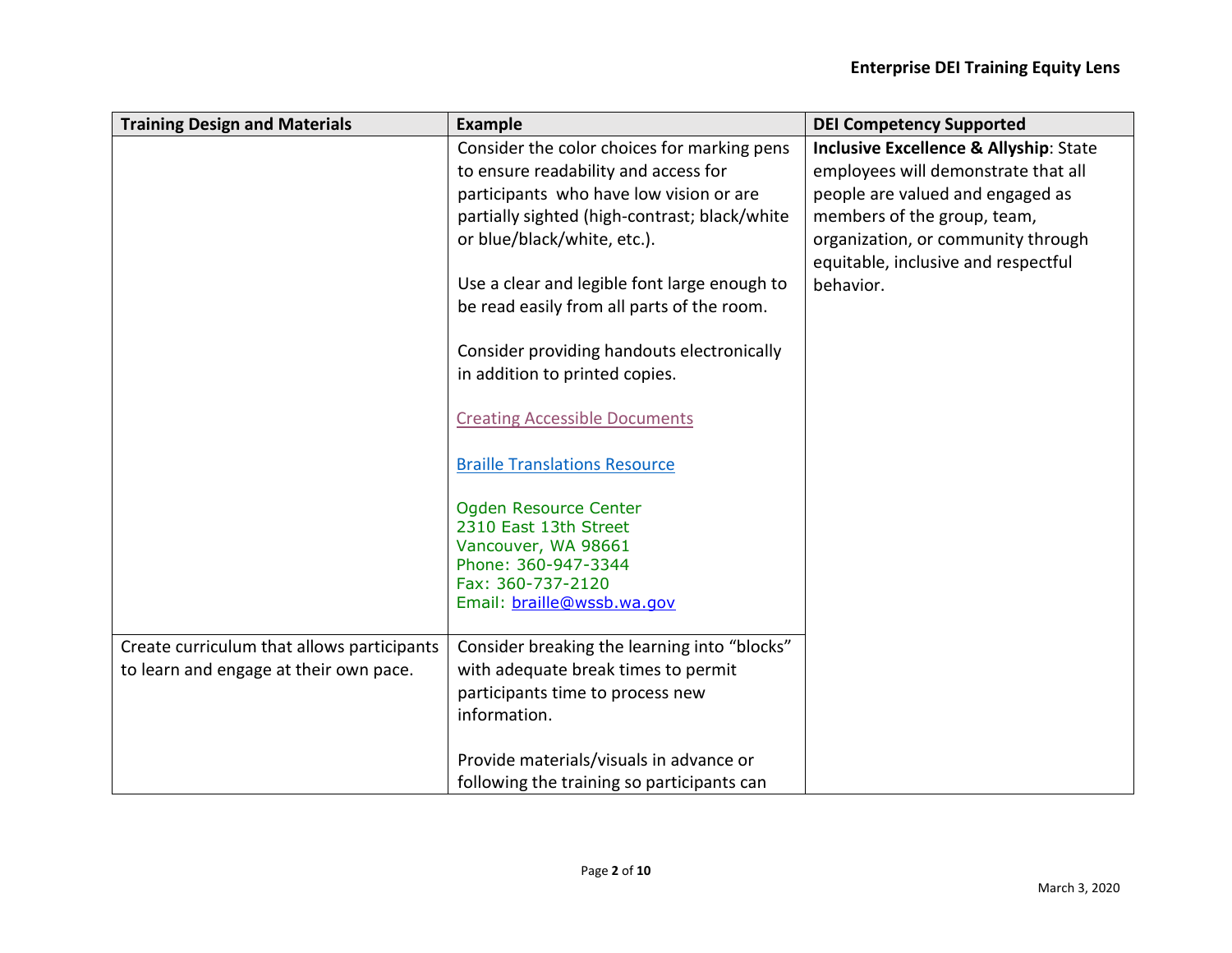| <b>Training Design and Materials</b>       | <b>Example</b>                                  | <b>DEI Competency Supported</b> |
|--------------------------------------------|-------------------------------------------------|---------------------------------|
|                                            | review and reflect on the content according     |                                 |
|                                            | to their needs.                                 |                                 |
|                                            |                                                 |                                 |
|                                            | Consider recording the training.                |                                 |
|                                            |                                                 |                                 |
|                                            | Provide a list or links to additional resources |                                 |
|                                            | so participants can deepen their learning.      |                                 |
| When preparation is required, provide      | Links to supporting materials, reading          |                                 |
| training materials in advance.             | materials, etc.                                 |                                 |
| Determine whether an interpreter is        | ASL, foreign language, limited English          |                                 |
| needed.                                    | proficiency                                     |                                 |
| Consider how to deliver training in order  | Select an appropriate combination of            |                                 |
| to "lock" the learning $-$ use the right   | lecture, small group discussion, large group    |                                 |
| delivery method to reinforce the learning. | discussion, role play, working in pairs,        |                                 |
|                                            | individual work, writing, tactile/hands-on      |                                 |
|                                            | learning, and physical movement, etc.           |                                 |
|                                            |                                                 |                                 |
|                                            | Consider blended learning as an option.         |                                 |
| Do the visual materials (photos, videos,   |                                                 |                                 |
| graphics, etc.) reflect diversity?         |                                                 |                                 |
| Do examples appropriately and              | Don't portray stereotypes. For example,         |                                 |
| respectfully reflect different cultures?   | don't use all Asian representation for an IT    |                                 |
|                                            | training.                                       |                                 |
| Vary your presentation materials to        | Use a combination of text, videos,              |                                 |
| accommodate different learning styles      | presentations, charts, diagrams, pictures,      |                                 |
| and visual needs.                          | games, color choices, clear and legible fonts,  |                                 |
|                                            | etc.                                            |                                 |
| Are the training materials relevant to the | Consider including a glossary of terms.         |                                 |
| participants and do they support full      |                                                 |                                 |
| understanding of the content? Modify       |                                                 |                                 |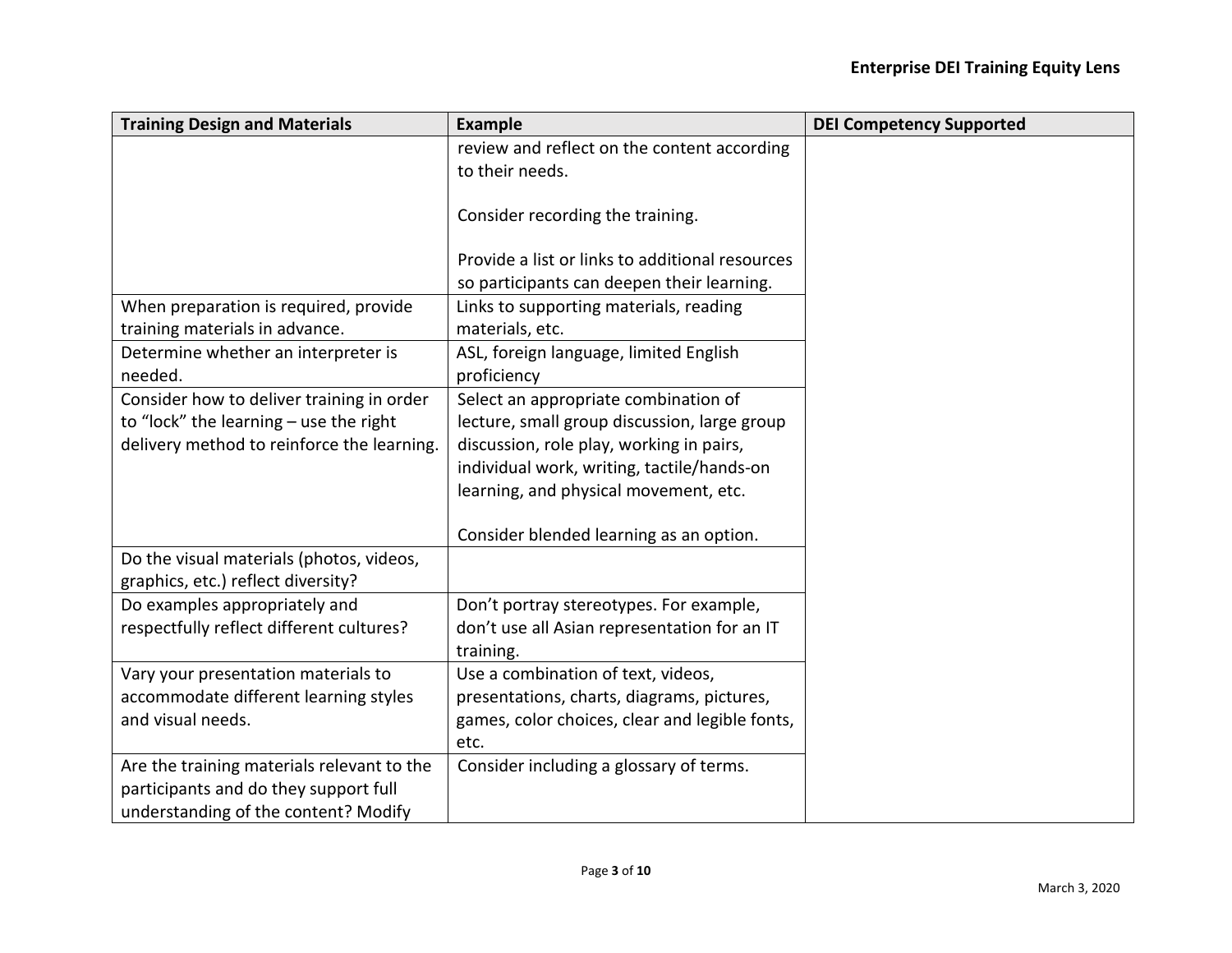| <b>Training Design and Materials</b>              | <b>Example</b>                               | <b>DEI Competency Supported</b>          |
|---------------------------------------------------|----------------------------------------------|------------------------------------------|
| the materials as needed based on the              | Rephrase or describe difficult concepts to   |                                          |
| audience - relate the exercises to the            | aid in participants' understanding.          |                                          |
| work being done.                                  |                                              |                                          |
|                                                   | Make sure your information and examples      |                                          |
|                                                   | are relevant and current. Situations and the |                                          |
|                                                   | way they are perceived change over time.     |                                          |
| Apply a DEI lens to all training                  | Assess needs analysis, data analysis, and    |                                          |
| components.                                       | feedback through DEI lens. Are there         |                                          |
|                                                   | differences that should be addressed?        |                                          |
|                                                   |                                              |                                          |
|                                                   | Provide for participant evaluations/feedback |                                          |
|                                                   | options in multiple ways - electronic,       |                                          |
|                                                   | written, spoken, anonymous, etc.             |                                          |
| Seek Review and Input from Stakeholders           |                                              |                                          |
| Solicit review of training materials (SME         |                                              | DEI Knowledge, Understanding, and        |
| or peer review) prior to presenting the           |                                              | Commitment: State employees will         |
| training to ensure they are free from bias,       |                                              | know and understand the language and     |
| whether implicit or explicit.                     |                                              | concepts of DEI and be committed to      |
| Present the training to individuals who           | Provide this document as a guide.            | being part of creating, maintaining, and |
| are aware of/in tune with DEI concepts to         |                                              | improving a diverse, equitable,          |
| gain input/feedback.                              |                                              | respectful, and inclusive workplace.     |
| Encourage participants to raise concerns          | Accept feedback as a gift and thank the      |                                          |
| and discuss alternatives should they              | participant.                                 | Inclusive Excellence & Allyship: State   |
| identify potential bias in the training           |                                              | employees will demonstrate that all      |
| materials.                                        |                                              | people are valued and engaged as         |
| Ask for feedback on the impact of the             |                                              | members of the group, team,              |
| training.                                         |                                              | organization, or community through       |
|                                                   |                                              | equitable, inclusive and respectful      |
|                                                   |                                              | behavior.                                |
| <b>Encourage New Ideas and Fresh Perspectives</b> |                                              |                                          |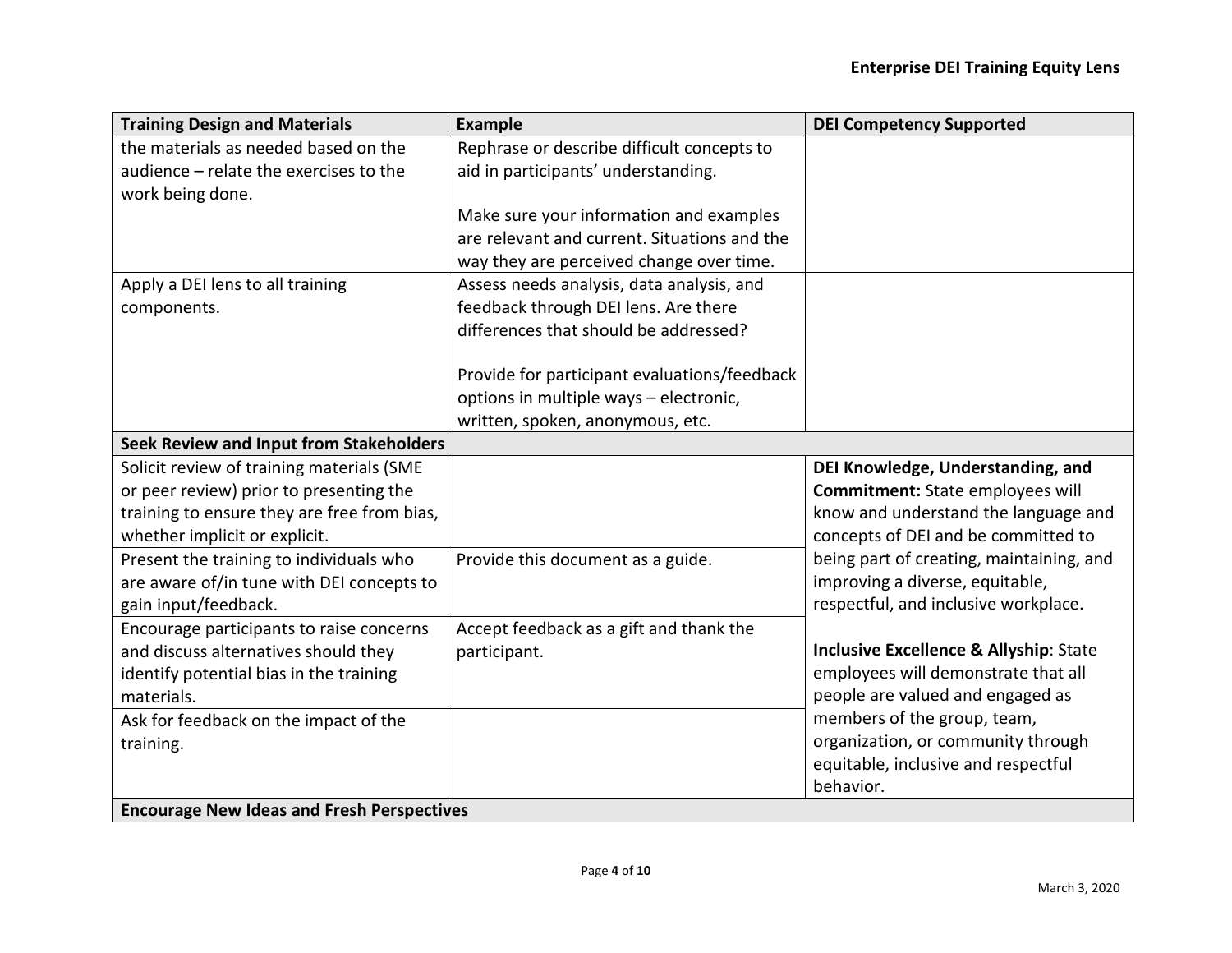| <b>Training Design and Materials</b>            | <b>Example</b>                                 | <b>DEI Competency Supported</b>          |
|-------------------------------------------------|------------------------------------------------|------------------------------------------|
| The training should reflect and encourage       | Even when presenting "how-to" or process       | <b>Self-Awareness and Commitment to</b>  |
| a diversity of thought and points of view.      | training, encourage exploring alternate ways   | Growth: State employees will engage in   |
|                                                 | to achieve the same goals.                     | critical self-reflection and lifelong    |
|                                                 |                                                | learning and growth.                     |
|                                                 | This may be especially useful when seeking     |                                          |
|                                                 | to improve service delivery.                   |                                          |
| Be open to learning from the participants       | Encourage participants to share their          |                                          |
| and their experiences. Increasing the           | experiences, as appropriate.                   |                                          |
| diversity of experiences that people hear       |                                                |                                          |
| brings valuable learning.                       |                                                |                                          |
| Foster and facilitate open, transparent         | Trainer/facilitator should be skilled in       |                                          |
| and authentic exchange of ideas,                | managing difficult or conflicting viewpoints;  |                                          |
| viewpoints and opinions especially with         | redirecting, mediating, etc.                   |                                          |
| difficult or unpopular topics or                |                                                |                                          |
| viewpoints.                                     |                                                |                                          |
| <b>Create an Inclusive Learning Environment</b> |                                                |                                          |
| Create a safe place for all to participate      | Have an intervention plan if participants      | DEI Knowledge, Understanding, and        |
| in/by establishing "ground rules" or            | engage in non-inclusive behaviors, such as     | Commitment: State employees will         |
| "group norms" that include building             | stereotyping or humor that targets others.     | know and understand the language and     |
| psychological safety, brave space, real         |                                                | concepts of DEI and be committed to      |
| talk, etc. Include the participants in          | When facilitating a training, avoid making     | being part of creating, maintaining, and |
| development of the group norms.                 | any participant "the enemy."                   | improving a diverse, equitable,          |
|                                                 |                                                | respectful, and inclusive workplace.     |
| Have an approach to effectively                 |                                                |                                          |
| moderate participants who are especially        |                                                | Inclusive Excellence & Allyship: State   |
| vocal or speak over others.                     |                                                | employees will demonstrate that all      |
| Disrupt oppression of groups typically          | Call out oppressive, violent, verbal, and non- | people are valued and engaged as         |
| marginalized. Be aware of the dominant          | verbal behaviors and microaggressions          | members of the group, team,              |
| culture in the room.                            | when they are present.                         | organization, or community through       |
|                                                 |                                                |                                          |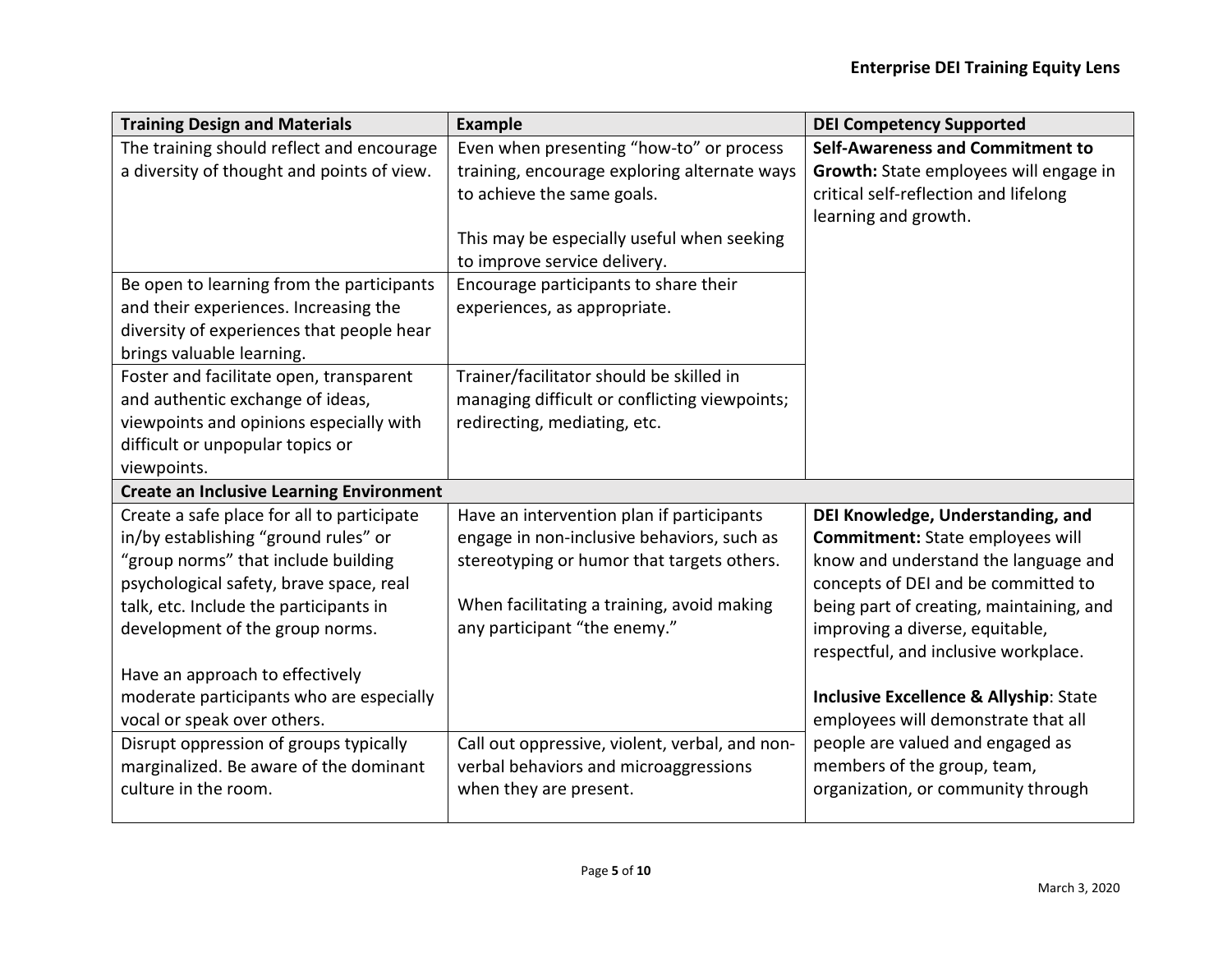| <b>Example</b>                               | <b>DEI Competency Supported</b>                                                                                                                                                                                                                                                                                                                                                                                                                                                                                                                                                                                 |
|----------------------------------------------|-----------------------------------------------------------------------------------------------------------------------------------------------------------------------------------------------------------------------------------------------------------------------------------------------------------------------------------------------------------------------------------------------------------------------------------------------------------------------------------------------------------------------------------------------------------------------------------------------------------------|
| Support and encourage participants to        | equitable, inclusive and respectful                                                                                                                                                                                                                                                                                                                                                                                                                                                                                                                                                                             |
| speak up when they experience or identify    | behavior.                                                                                                                                                                                                                                                                                                                                                                                                                                                                                                                                                                                                       |
| non-inclusive/ disrespectful behaviors.      |                                                                                                                                                                                                                                                                                                                                                                                                                                                                                                                                                                                                                 |
| Face participants when speaking so they can  |                                                                                                                                                                                                                                                                                                                                                                                                                                                                                                                                                                                                                 |
| see your expressions and lips.               |                                                                                                                                                                                                                                                                                                                                                                                                                                                                                                                                                                                                                 |
|                                              |                                                                                                                                                                                                                                                                                                                                                                                                                                                                                                                                                                                                                 |
|                                              |                                                                                                                                                                                                                                                                                                                                                                                                                                                                                                                                                                                                                 |
|                                              |                                                                                                                                                                                                                                                                                                                                                                                                                                                                                                                                                                                                                 |
|                                              |                                                                                                                                                                                                                                                                                                                                                                                                                                                                                                                                                                                                                 |
|                                              |                                                                                                                                                                                                                                                                                                                                                                                                                                                                                                                                                                                                                 |
| at the center of tables for sensory          |                                                                                                                                                                                                                                                                                                                                                                                                                                                                                                                                                                                                                 |
| processing. These often reduce anxiety and   |                                                                                                                                                                                                                                                                                                                                                                                                                                                                                                                                                                                                                 |
| offer self-regulation for people with        |                                                                                                                                                                                                                                                                                                                                                                                                                                                                                                                                                                                                                 |
| attention deficit hyperactivity disorder and |                                                                                                                                                                                                                                                                                                                                                                                                                                                                                                                                                                                                                 |
| autism.                                      |                                                                                                                                                                                                                                                                                                                                                                                                                                                                                                                                                                                                                 |
|                                              |                                                                                                                                                                                                                                                                                                                                                                                                                                                                                                                                                                                                                 |
|                                              |                                                                                                                                                                                                                                                                                                                                                                                                                                                                                                                                                                                                                 |
|                                              |                                                                                                                                                                                                                                                                                                                                                                                                                                                                                                                                                                                                                 |
|                                              |                                                                                                                                                                                                                                                                                                                                                                                                                                                                                                                                                                                                                 |
|                                              |                                                                                                                                                                                                                                                                                                                                                                                                                                                                                                                                                                                                                 |
|                                              |                                                                                                                                                                                                                                                                                                                                                                                                                                                                                                                                                                                                                 |
|                                              |                                                                                                                                                                                                                                                                                                                                                                                                                                                                                                                                                                                                                 |
|                                              |                                                                                                                                                                                                                                                                                                                                                                                                                                                                                                                                                                                                                 |
|                                              |                                                                                                                                                                                                                                                                                                                                                                                                                                                                                                                                                                                                                 |
|                                              |                                                                                                                                                                                                                                                                                                                                                                                                                                                                                                                                                                                                                 |
|                                              |                                                                                                                                                                                                                                                                                                                                                                                                                                                                                                                                                                                                                 |
|                                              |                                                                                                                                                                                                                                                                                                                                                                                                                                                                                                                                                                                                                 |
|                                              | Set up classroom for interpreters.<br>Ask open-ended questions to generate<br>discussion.<br>Consider providing baskets with fidget toys<br>Brief participants who have low vision, are<br>partially sighted, or are blind.<br>Have a calendar that includes all religious<br>events. Be intentional about seeking out this<br>information.<br>Assign note-taking or group lead activities<br>regardless of gender or language abilities,<br>and with personal preference in mind.<br>Plan for all participants' needs, such as<br>personal space, time for prayer, or other<br>culturally important behaviors. |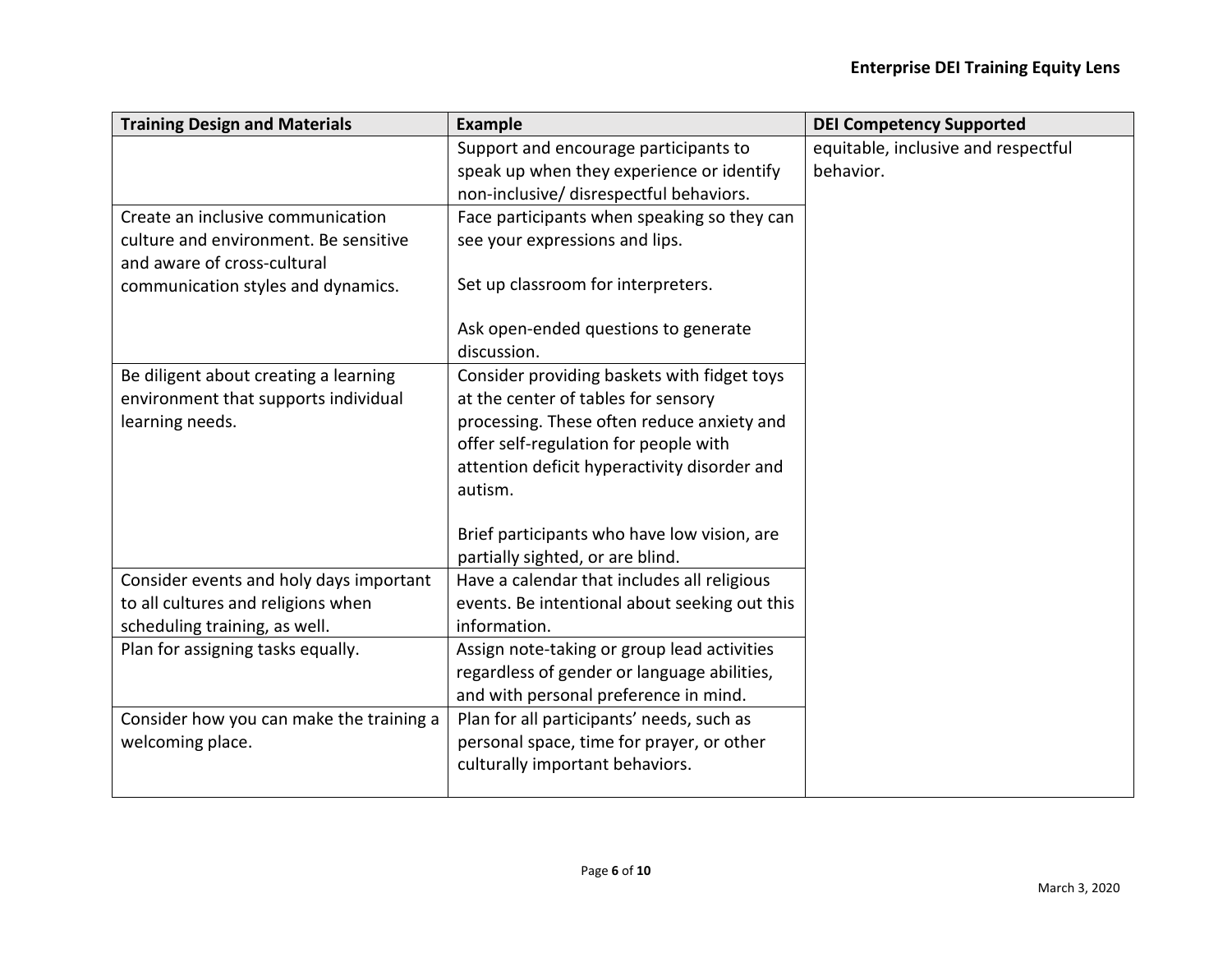| <b>Training Design and Materials</b>        | <b>Example</b>                                                                                                                                                                                                                                                                                                                                    | <b>DEI Competency Supported</b>                                                                                                                                                                                                                                             |
|---------------------------------------------|---------------------------------------------------------------------------------------------------------------------------------------------------------------------------------------------------------------------------------------------------------------------------------------------------------------------------------------------------|-----------------------------------------------------------------------------------------------------------------------------------------------------------------------------------------------------------------------------------------------------------------------------|
|                                             | Greet people at the door.                                                                                                                                                                                                                                                                                                                         |                                                                                                                                                                                                                                                                             |
|                                             | Consider light refreshments or beverages.                                                                                                                                                                                                                                                                                                         |                                                                                                                                                                                                                                                                             |
|                                             | Consider playing soft instrumental music as<br>people arrive.                                                                                                                                                                                                                                                                                     |                                                                                                                                                                                                                                                                             |
|                                             | Provide pens, tissues and hand sanitizer.                                                                                                                                                                                                                                                                                                         |                                                                                                                                                                                                                                                                             |
|                                             | Provide sufficient personal space and                                                                                                                                                                                                                                                                                                             |                                                                                                                                                                                                                                                                             |
|                                             | comfortable seating.                                                                                                                                                                                                                                                                                                                              |                                                                                                                                                                                                                                                                             |
| Assess the training environment and         | Use visual cues and prompts that may help                                                                                                                                                                                                                                                                                                         |                                                                                                                                                                                                                                                                             |
| situations where environmental cues may     | people with hearing and speech difficulties                                                                                                                                                                                                                                                                                                       |                                                                                                                                                                                                                                                                             |
| be required in order to be inclusive of all | and sounds/noises for people who have low                                                                                                                                                                                                                                                                                                         |                                                                                                                                                                                                                                                                             |
| people.                                     | vision, are partially sighted, or are blind.                                                                                                                                                                                                                                                                                                      |                                                                                                                                                                                                                                                                             |
| Allow participants to share their personal  | Don't single out a participant and ask them                                                                                                                                                                                                                                                                                                       |                                                                                                                                                                                                                                                                             |
| stories as they feel led, without pressure  | to share their experience. Their stories are                                                                                                                                                                                                                                                                                                      |                                                                                                                                                                                                                                                                             |
| to speak for/represent a whole              | individual, and individuals within a                                                                                                                                                                                                                                                                                                              |                                                                                                                                                                                                                                                                             |
| community.                                  | community will have different stories.                                                                                                                                                                                                                                                                                                            |                                                                                                                                                                                                                                                                             |
| Layout/Facility                             |                                                                                                                                                                                                                                                                                                                                                   |                                                                                                                                                                                                                                                                             |
| Is the facility suitable?                   | Consider all accessibility needs, including<br>parking, width of doorways, stairs/elevators,<br>emergency procedures, variability of lighting<br>levels; availability of nursing rooms; gender-<br>affirming restrooms; distance between<br>instructor and participants; distance<br>between participants; sound/acoustics;<br>distractions, etc. | DEI Knowledge, Understanding, and<br>Commitment: State employees will<br>know and understand the language and<br>concepts of DEI and be committed to<br>being part of creating, maintaining, and<br>improving a diverse, equitable,<br>respectful, and inclusive workplace. |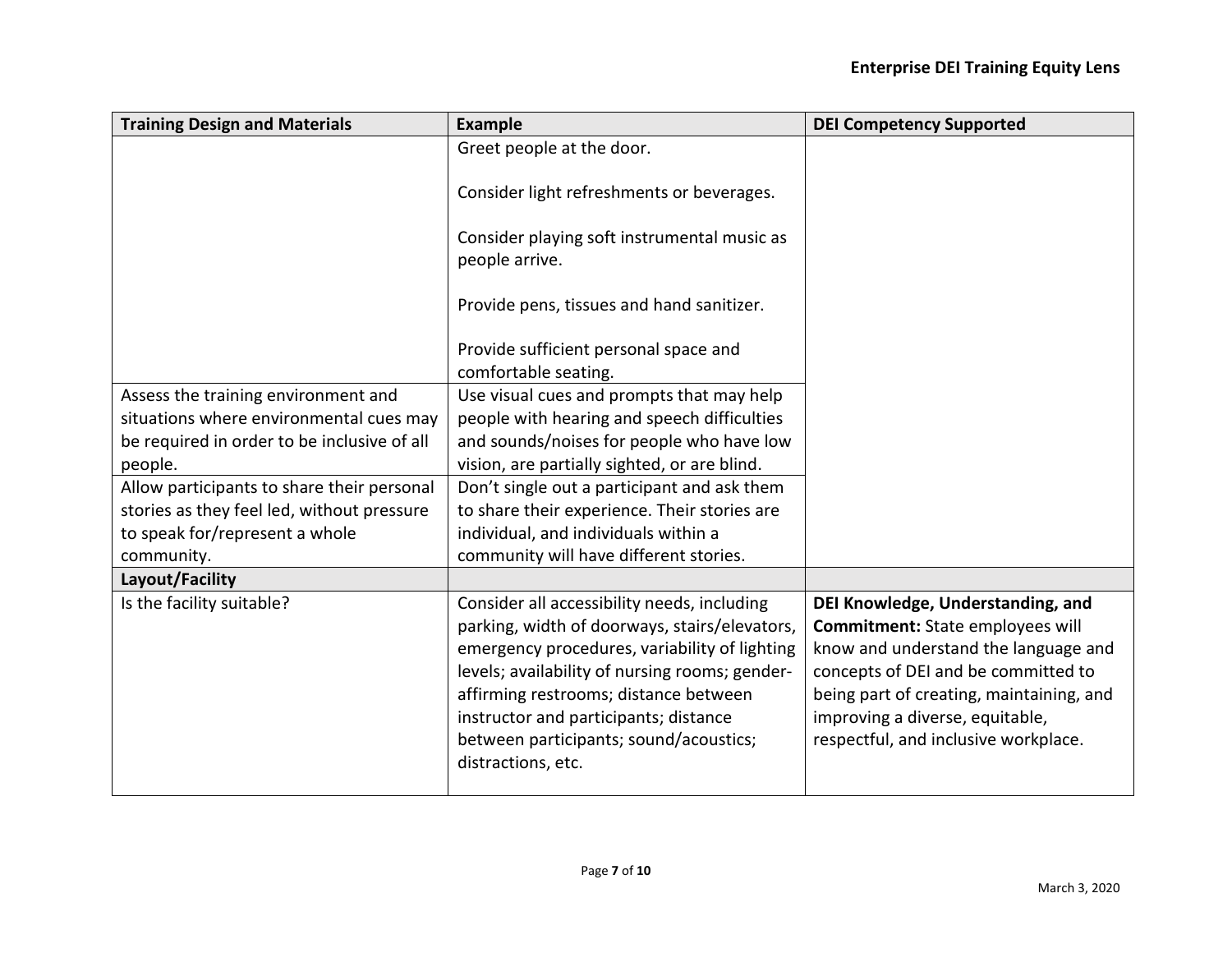| <b>Training Design and Materials</b>        | <b>Example</b>                                  | <b>DEI Competency Supported</b>        |
|---------------------------------------------|-------------------------------------------------|----------------------------------------|
|                                             | Include information about the location of       | Inclusive Excellence & Allyship: State |
|                                             | accessible parking with confirmation            | employees will demonstrate that all    |
|                                             | materials.                                      | people are valued and engaged as       |
|                                             |                                                 | members of the group, team,            |
|                                             | Room setup should allow participants to see     | organization, or community through     |
|                                             | each other and be comfortable.                  | equitable, inclusive and respectful    |
|                                             |                                                 | behavior.                              |
|                                             | Include microphones/sound system to             |                                        |
|                                             | facilitate clear communications.                |                                        |
| Ensure check-in instructions and            | Consider the accessibility of these materials.  |                                        |
| directions to training are available at the | Provide a guide/attendant as appropriate.       |                                        |
| facility entrance.                          |                                                 |                                        |
| Develop and communicate a guide/plan        | Instruct participants with mobility             |                                        |
| for clear emergency evacuation              | impairments where to wait for assistance in     |                                        |
| instructions for participants with          | case of emergency.                              |                                        |
| disabilities.                               |                                                 |                                        |
|                                             | Identify the evacuation coordinator in          |                                        |
|                                             | advance and make sure they are aware of         |                                        |
|                                             | participant needs.                              |                                        |
| Communicate accessibility options to        | Reaching out to understand people's needs       |                                        |
| participants in advance and invite          | early gives sufficient time to make necessary   |                                        |
| requests for additional accommodations.     | arrangements.                                   |                                        |
|                                             |                                                 |                                        |
| Follow-up with notices to participants of   | Notify all participants of the need for a       |                                        |
| any accommodations that will affect         | fragrance-free environment, food allergies,     |                                        |
| others.                                     | etc.                                            |                                        |
| Ensure facility does not have any           | Carefully consider nonpublic-entity facilities, |                                        |
| derogatory, offensive, and/or non-          | such as religious/faith-based buildings         |                                        |
| inclusive messaging or displays.            | and/or casinos.                                 |                                        |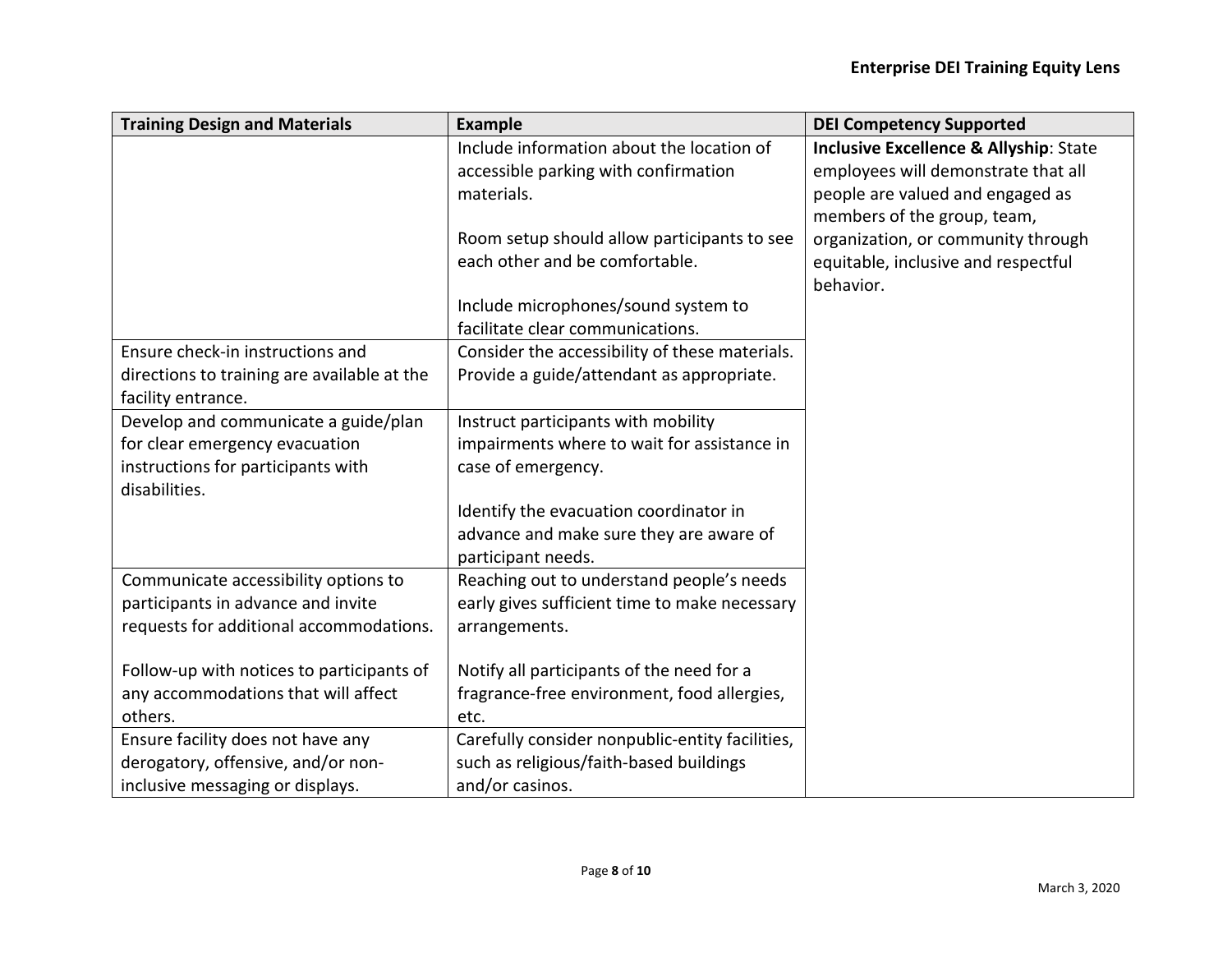| <b>Training Design and Materials</b>                                                                                                                                   | <b>Example</b>                                                                                                                                                                | <b>DEI Competency Supported</b>                                                                                                              |
|------------------------------------------------------------------------------------------------------------------------------------------------------------------------|-------------------------------------------------------------------------------------------------------------------------------------------------------------------------------|----------------------------------------------------------------------------------------------------------------------------------------------|
| Consider virtual/remote participation                                                                                                                                  | Individuals with disabilities, such as                                                                                                                                        |                                                                                                                                              |
| options. Look into connectivity and Wi-Fi                                                                                                                              | chemical sensitivities or limited mobility,                                                                                                                                   |                                                                                                                                              |
| availability, and pre-test remote                                                                                                                                      | may be more comfortable with remote                                                                                                                                           |                                                                                                                                              |
| participation options to ensure the best                                                                                                                               | participation.                                                                                                                                                                |                                                                                                                                              |
| experience for all participants.                                                                                                                                       |                                                                                                                                                                               |                                                                                                                                              |
|                                                                                                                                                                        | Plan for microphones/sound system to                                                                                                                                          |                                                                                                                                              |
|                                                                                                                                                                        | facilitate clear communication.                                                                                                                                               |                                                                                                                                              |
| <b>Look at Your Own Behavior and Biases</b>                                                                                                                            |                                                                                                                                                                               |                                                                                                                                              |
| Be aware of the concept of unconscious                                                                                                                                 | Include a checklist or tool that can be used                                                                                                                                  | Self-Awareness and Commitment to                                                                                                             |
| bias in yourself and others.                                                                                                                                           | by you and trainers, such as <b>Strategies to</b>                                                                                                                             | Growth: State employees will engage in                                                                                                       |
|                                                                                                                                                                        | <b>Address Implicit Bias.</b>                                                                                                                                                 | critical self-reflection and lifelong                                                                                                        |
|                                                                                                                                                                        |                                                                                                                                                                               | learning and growth.                                                                                                                         |
|                                                                                                                                                                        |                                                                                                                                                                               |                                                                                                                                              |
|                                                                                                                                                                        |                                                                                                                                                                               | DEI Knowledge, Understanding, and                                                                                                            |
| Identify your personal triggers to help                                                                                                                                | Have a plan to give yourself time and space                                                                                                                                   | Commitment: State employees will                                                                                                             |
| you consciously notice and shift your                                                                                                                                  | to respond appropriately.                                                                                                                                                     | know and understand the language and                                                                                                         |
| initial response.                                                                                                                                                      |                                                                                                                                                                               | concepts of DEI and be committed to                                                                                                          |
|                                                                                                                                                                        | Have "back pocket" questions available to                                                                                                                                     | being part of creating, maintaining, and                                                                                                     |
|                                                                                                                                                                        | defuse tension, such as "How did that make                                                                                                                                    | improving a diverse, equitable,                                                                                                              |
|                                                                                                                                                                        | you feel?" or "Why do you think that might<br>be?"                                                                                                                            | respectful, and inclusive workplace.                                                                                                         |
|                                                                                                                                                                        | "Could you give me an example?"                                                                                                                                               |                                                                                                                                              |
| When participants are unconsciously or                                                                                                                                 |                                                                                                                                                                               | <b>Inclusive Excellence &amp; Allyship: State</b>                                                                                            |
|                                                                                                                                                                        |                                                                                                                                                                               |                                                                                                                                              |
|                                                                                                                                                                        |                                                                                                                                                                               |                                                                                                                                              |
|                                                                                                                                                                        |                                                                                                                                                                               |                                                                                                                                              |
|                                                                                                                                                                        |                                                                                                                                                                               |                                                                                                                                              |
| consciously trying to discredit you, avoid<br>getting into a power struggle. Ask for<br>more information to deepen your<br>knowledge of where they are coming<br>from. | "Help me better understand why you feel<br>that way."<br>"Tell me more about ________."<br>"I'm sensing that you are (insert emotion).<br>What's going on for you right now?" | employees will demonstrate that all<br>people are valued and engaged as<br>members of the group, team,<br>organization, or community through |